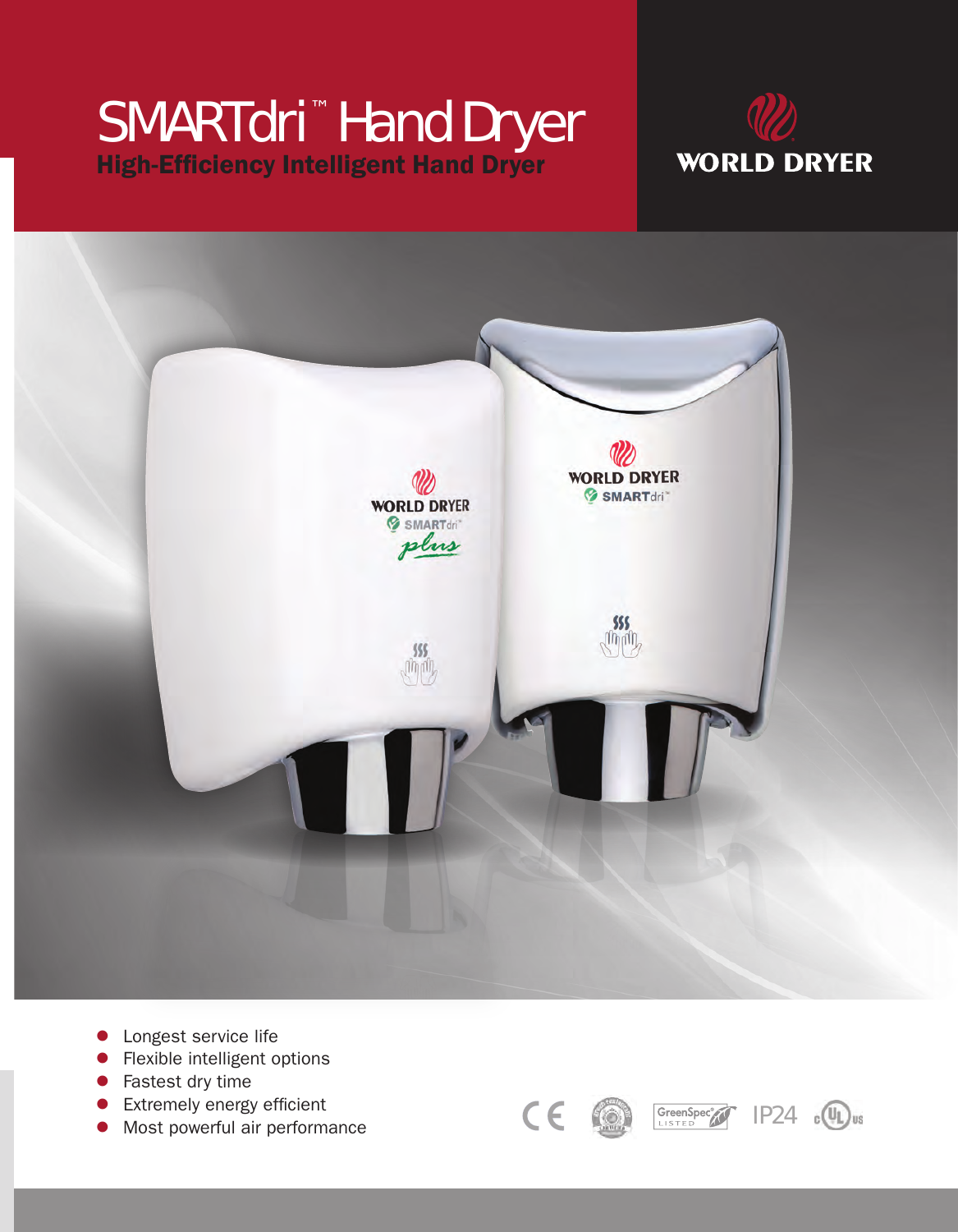## Meet World Dryer's SMARTdri<sup>™</sup> Series and experience a host of cost saving opportunities

World Dryer is the only manufacturer that offers a full portfolio of fast, state-of-the-art hand dryers designed to fit the individual needs of any facility. Our **SMARTdri Series** offers facilities of all sizes the most energy efficient, durable, hygienic hand dryers on the market today. Developed with proprietary motor technology that delivers the longest service life of any highspeed hand dryer, World Dryer's products deliver a faster, more effective drying experience while reducing operational costs. Competitively priced, the SMARTdri Series features heat controls for user comfort and a significantly faster drying time than traditional hand dryers.

## Benefits of the SMARTdri Series:

### Highly durable

#### Ideal for high traffic areas

Longest service life in high-speed hand dryers • 2 to 3 times longer service life than other competitive high-speed hand dryers

### Most hygienic

Extremely fast

#### Automatic operation, antimicrobial technology

3 times faster than traditional hand dryers

• Incorporates SteriTouch<sup>®</sup> antimicrobial technology inhibiting the growth of bacteria, mold and fungus extending the dryer's service life

• Automatic operation promotes hand hygiene

### Lowest cost

99% savings over the cost of paper towels

### Energy efficient

Uses 40% less energy than competitive high-speed hand dryers

• Uses only 12% energy of traditional hand dryers

|  | Power       | <b>SMARTdri</b> |        |        | Traditional           | Competitive      |
|--|-------------|-----------------|--------|--------|-----------------------|------------------|
|  | Consumption | Low             | Med    | High   | Hand<br><b>Dryers</b> | <b>Offerings</b> |
|  | Heat ON     | 800 W           | 1000 W | 1200 W | 2300 W                | 1500 W           |
|  | Heat OFF    | 400W            | 600 W  | 800 W  |                       |                  |

### Our SMARTdri Series qualifies for LEEDs Credits

SMARTdri and SMARTdri Plus are designed with proprietary that fully supports green building and ensures a low environmental impact by virtually eliminating waste and maintenance.





Why Choose Hand Dryers?

Significant cost savings • 99% savings compared to the cost of paper towels

#### Lowest maintenance

- No purchasing or stocking of paper towels
- No overflowing trash cans to empty
- No paper towels clogging your toilets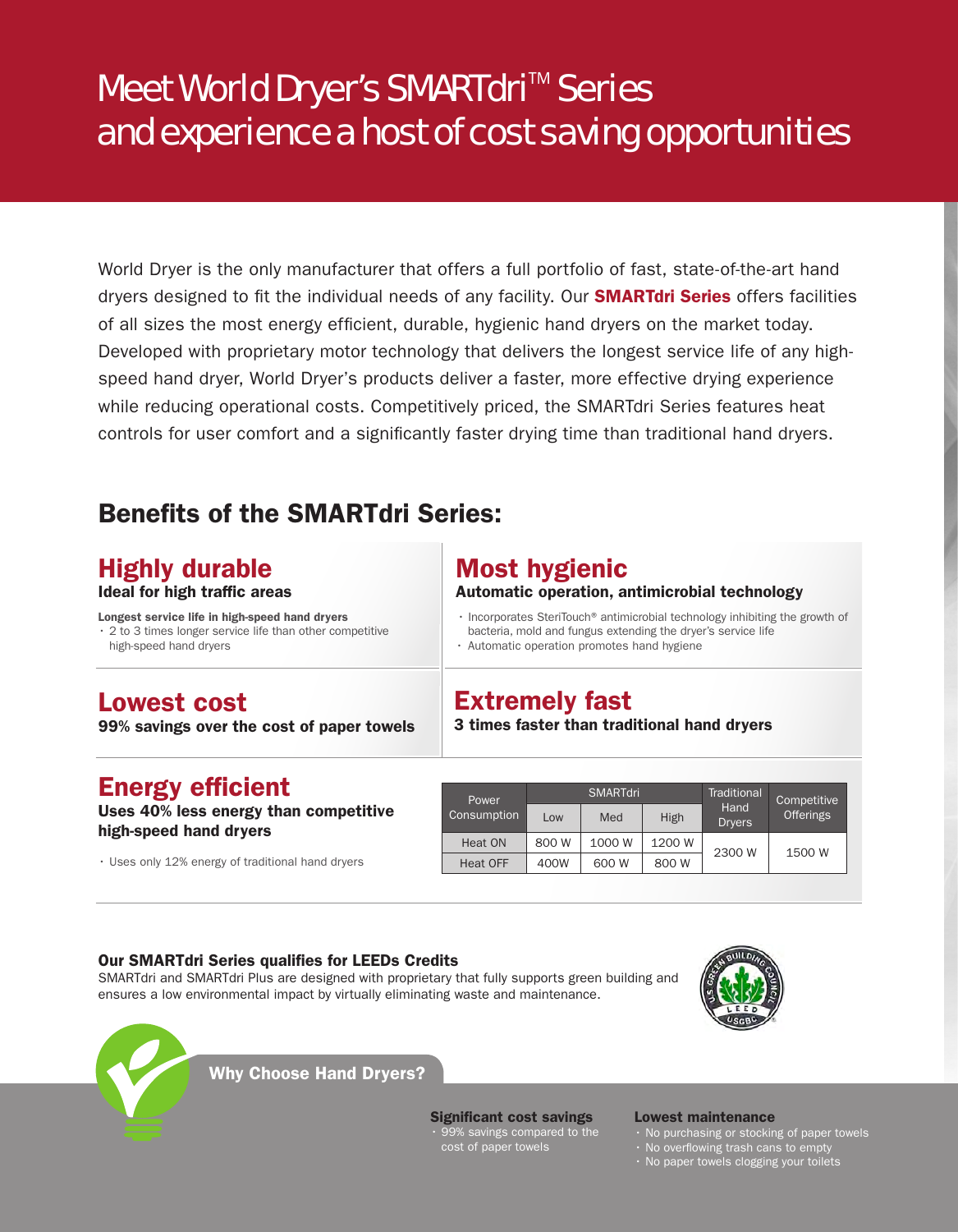### SMARTdri Plus

Single port nozzle for a focused, high-intensity dry

> **VORLD DRYER** SMART

3-Speed motor controls

• HIGH - For high volume facilities • LOW - For low traffic environments

**SMARTdri** Multi-port nozzle technology for a comfort dry

**NORLD DRYER** plus

Intelligent on/off heating and 3-speed motor controls optimize

The SMARTdri Series is engineered with intelligent flexible technology that can be customized to accommodate different application environments and requirements.



SMARTdri Plus Single-port nozzle delivers a focused dry



**SMARTdri** Multi-port nozzle for a comfort dry

#### More hygienic

ON/OFF heating options

• ON - Cold climate • OFF - Warm climate

Selectable options for user comfort

energy efficiency and comfort

Intelligent flexible options

- Reduces growth of bacteria, mold, fungus extending the dryer's service life
- No messy paper towels littering the floor
- Automatic activation prevents cross contamination

#### Environmentally friendly

- Energy efficient
- Reduces waste in landfills
- Supports green building to earn LEED credits